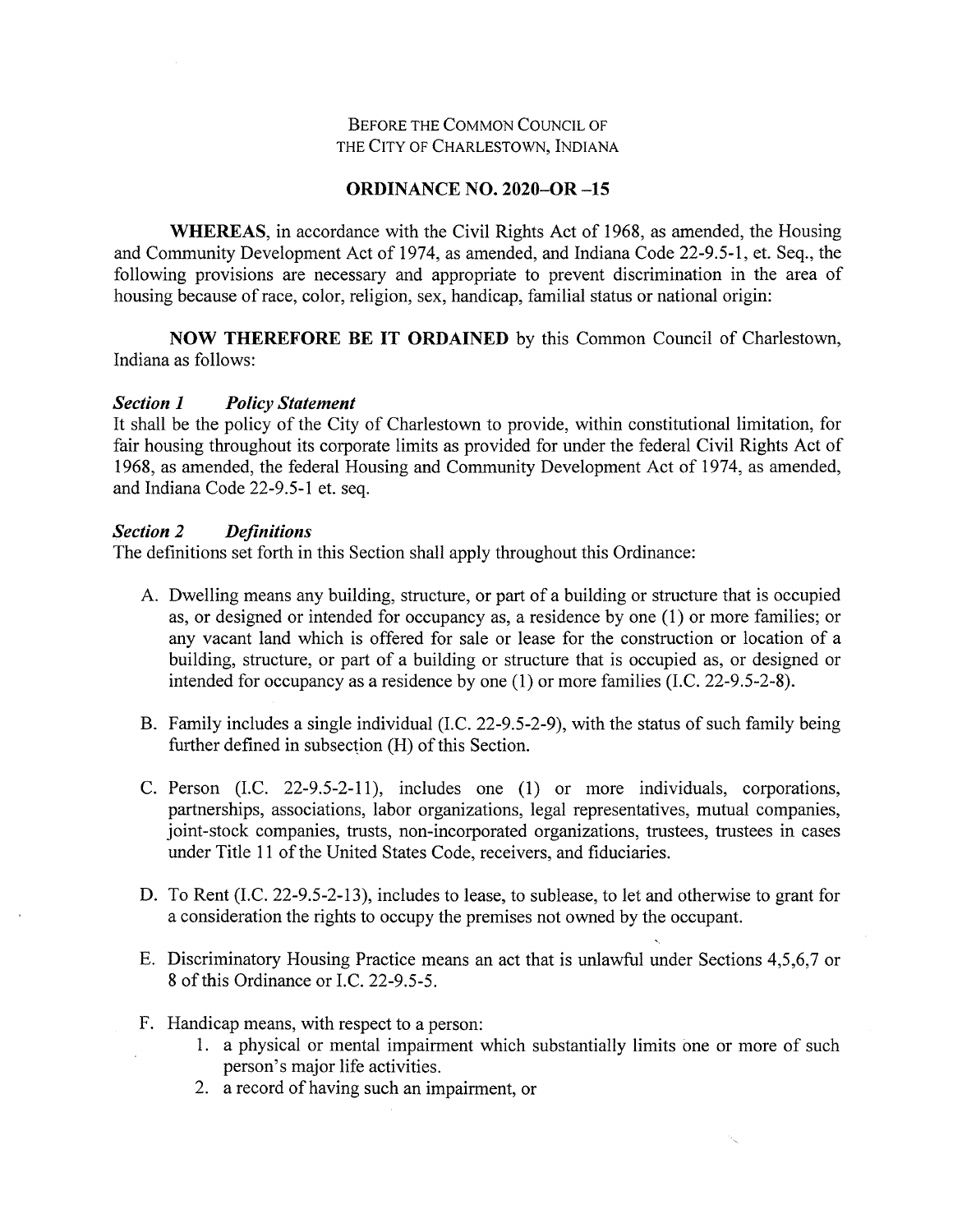- 3. being regarded as having such an impairment,
- 4. an impairment described or defined pursuant to the federal Americans with Disabilities Act of 1990.
- 5. Any other impairment defined in 910 IAC 2-3.

The term 'Handicap' shall not include current illegal use of or addictions to a controlled substance as defined in Section 802 of Title 21 of the United States Code 910 lAC 2-3-  $2(14)$ ;

- G. An Aggrieved Person includes any person who (I.C. 22-9.5-2-2):
	- 1. claims to have been injured by a discriminatory housing practice; or
	- 2. believes that such person will be injured by a discriminatory housing practice that is about to occur.
- H. Familial Status means one or more individuals who have not attained the age of 18 years being domiciled with a parent or another person having legal custody of such individual or the written permission of such parent or other person.

The protections afforded against discrimination on the basis of familial status shall apply to any person who is pregnant or is in the process of securing legal custody of any individual who has not attained the age of 18 years.

- I. Commission (I.C. 22-9.5-2-3) means the Indiana Civil Rights Commission created pursuant to I.C. 22-9-1-4, et. Seq.
- J. Complainant (I.C. 22-9.5-2-4) means a person, including the Commission, who files a complaint under I.C. 22-9.5-6.

# *Section 3 Unlawful Practice*

Subject to the provisions of subsection (B) of this Section, Section 9 of this Ordinance and Title 22-9.5-3 of Indiana Code, the prohibitions against discrimination in the sale or rental of housing set forth Title 22-9.5-5-1 of Indiana Code and in Section 4 of this Ordinance shall apply to:

- A. All dwellings except as exempted by subsection (B) and Title 22-9.5-3 of Indiana Code.
- B. Other than the provisions of subsection (C) of this Section, nothing in Section 4 shall apply to:
	- 1. Any single-family house sold or rented by an owner where the private individual owner does not own more than three such single-family houses at any one time; provided that in the sale of such single family house by a private individual owner not residing in the house at the time of sale or exemption shall apply only to one such sale within any twenty-four (24) month period. The private individual owner may not own any interest in, nor have owned or reserved on his behalf, title to or any right to all or a portion of the proceeds from the sale or rental of more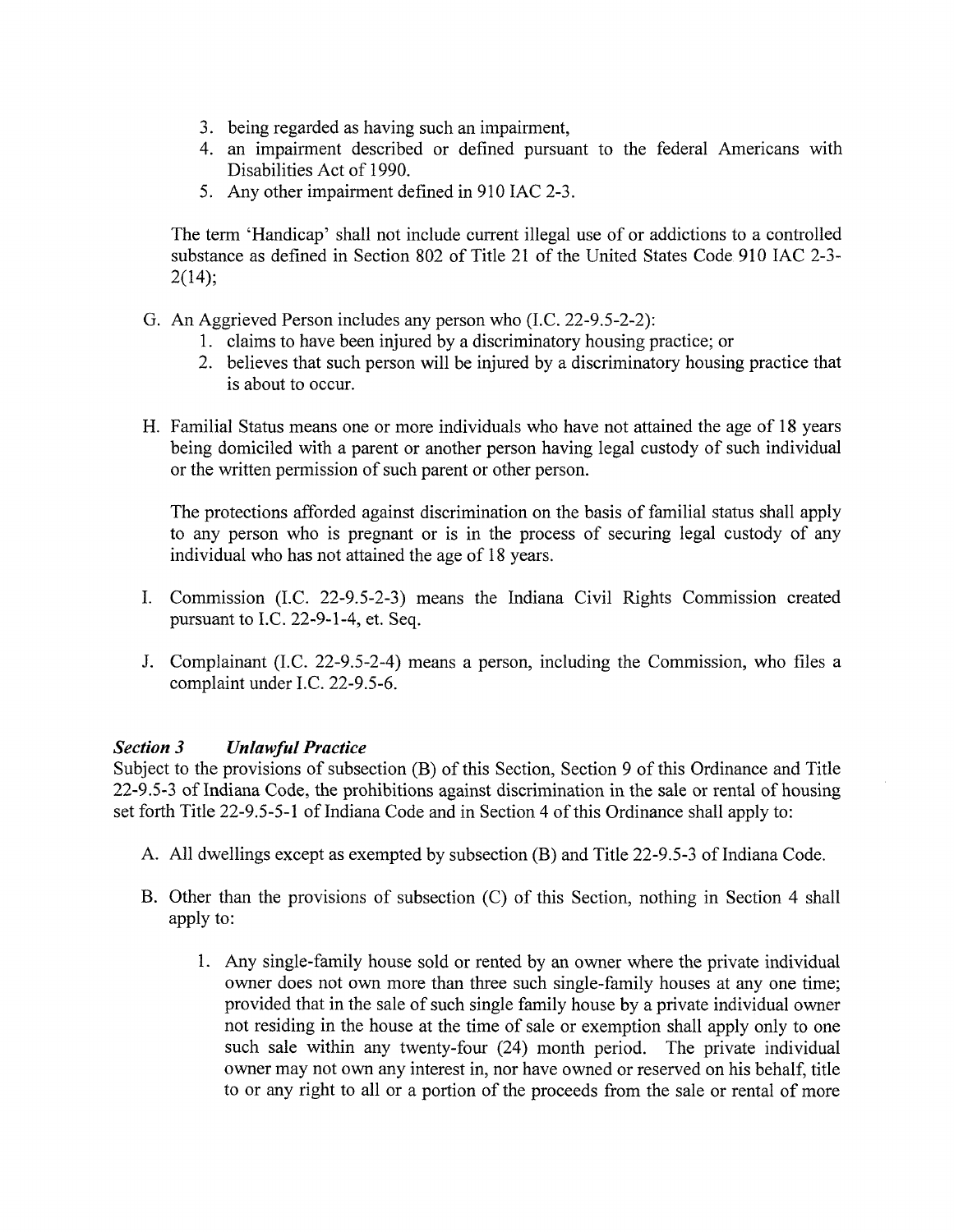than three such single-family houses at any one time. The sale or rental of any such single family house shall be exempted from application of this section only if such house is sold or rented:

- a. without the use in any manner of the sales or rental facilities or services of any real estate broker, agent or salesman, or any person in the business of selling or renting dwellings, or of any employee or agent of any such broker, agent or salesman, or person and
- b. without the publication, posting or mailing, after notice of advertisement or written notice in violation of Section 4(C) of this Ordinance, but noting in this provision shall prohibit the use of attorneys, escrow agents, abstracters, title companies and other such professional assistance as necessary to perfect or transfer this title, or
- 2. Rooms or units in dwellings containing living quarters occupied or intended to be occupied by no more than four families living independently of each other, if the owner actually maintains and occupies one of such living quarters as his residence.
- C. For the purposes of subsection (B), a person shall be deemed to be in the business of selling or renting dwellings if:
	- 1. They have, within the preceding twelve (12) months, participated as principal in three or more transactions involving the sale or rental of any dwelling or any interest therein, or
	- 2. They have, within the preceding twelve (12) months, participated as agent, other than in the sale of his own personal residence, in providing sales or rental facilities or services in two or more transactions involving the sale or rental of any dwelling or any interest therein, or
	- 3. They are the owner of any dwelling unit designed or intended for occupancy by, or occupied by, five (5) or more families.

### *Section* 4 *Discrimination in the Sale or Rental of Housing*

As made applicable by Section 3 and except as exempted by Section 3(B) and 9, it shall be unlawful:

- A. To refuse to sell or rent after the making of a bona fide offer, or to refuse to negotiate for the sale or rental of, or otherwise make unavailable or deny, a dwelling to any person beeause ofrace, color, religion, sex, handicap, familial status or national origin.
- B. To discriminate against any person in the terms, conditions, or privileges of sale or rental of a dwelling or in the provision of services of facilities in connection therewith, because ofrace, color, religion, sex, handicap, familial status or national origin.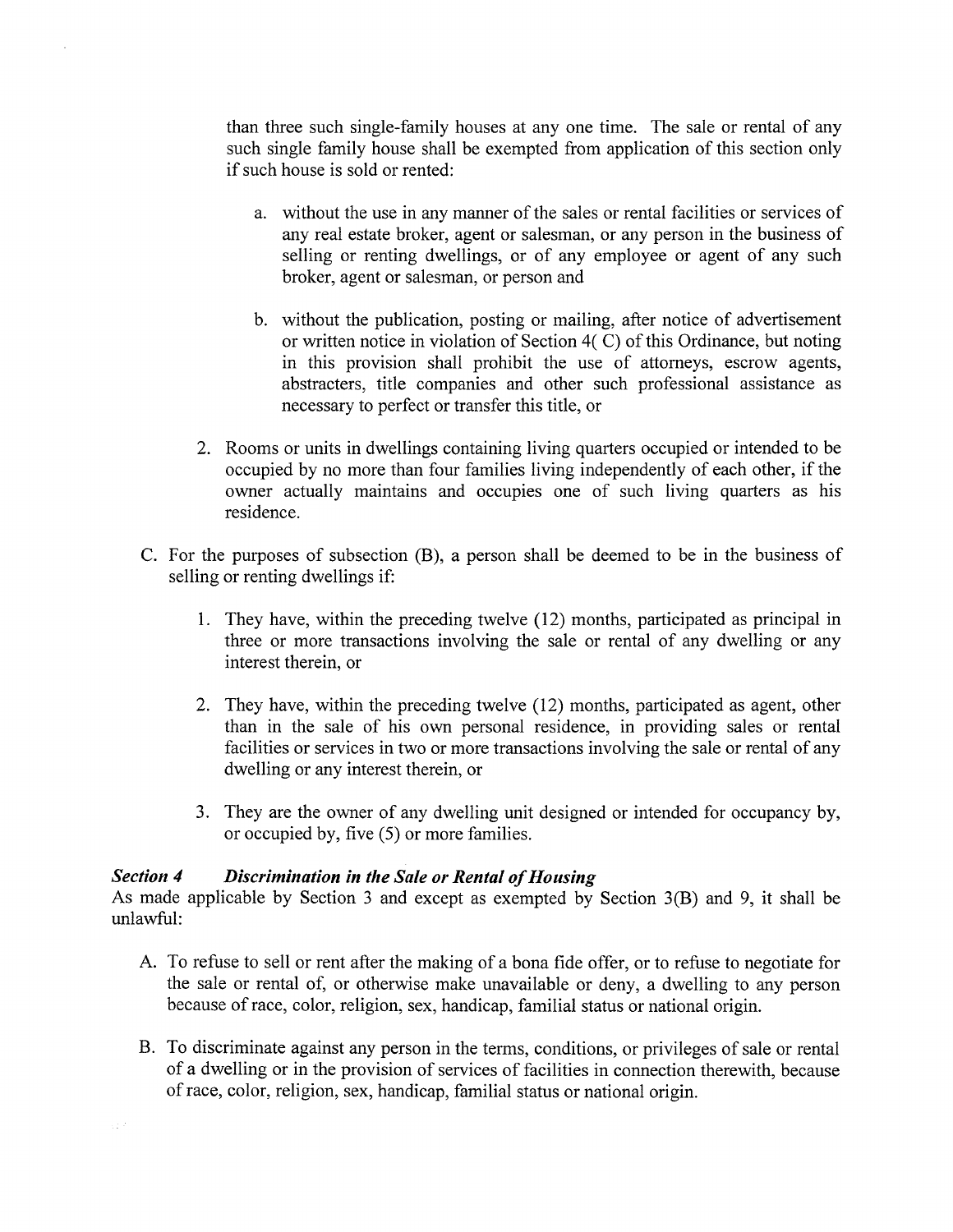- C. To make, print, or publish, or cause to be made, printed, or published any notice, statement or advertisement, with respect to the sale or rental of a dwelling that indicates any preference, limitation, or discrimination based on race, color, religion, sex, handicap, familial status or national origin, or an intention to make any such preference, limitation or discrimination.
- D. To represent to any person because of race, color, religion, sex, handicap, familial status or national origin that any dwelling is not available for inspection, sale or rental when such dwelling is in fact so available.
- E. For profit, to induce or attempt to induce any person to sell or rent any dwelling by representations regarding the entry or perspective entry into the neighborhood of a person or persons of a particular race, color, religion, sex, handicap, familial status or national origin.
- F. To discriminate in the sale or rental, or to otherwise make unavailable or deny, a dwelling to any buyer or renter because of a handicap of:
	- 1. that buyer or renter;
	- 2. a person residing in or intending to reside in that dwelling after it is so sold, rented, or made available; or
	- 3. any person associated with that person.
- G. To discriminate against any person in the terms, conditions, or privileges of sale or rental of a dwelling, or in the provision of services or facilities in connection with such dwelling, because of a handicap of:
	- 1. that person; or
	- 2. a person residing in or intending to reside in that dwelling after it is so sold, rented, or made available; or
	- 3. any person associated with that person.
- H. For purposes of this subsection, discrimination includes:
	- 1. a refusal to permit, at the expense of the handicapped person, reasonable modifications of existing premises occupied or to be occupied by such person if such modifications may be necessary to afford such person full enjoyment of the premises except that, in the case of a rental, the landlord may, where it is reasonable to do so, condition permission for a modification on the renter agreeing to restore the interior of the premises to the condition that existed before the modifications, reasonable wear and tear excepted;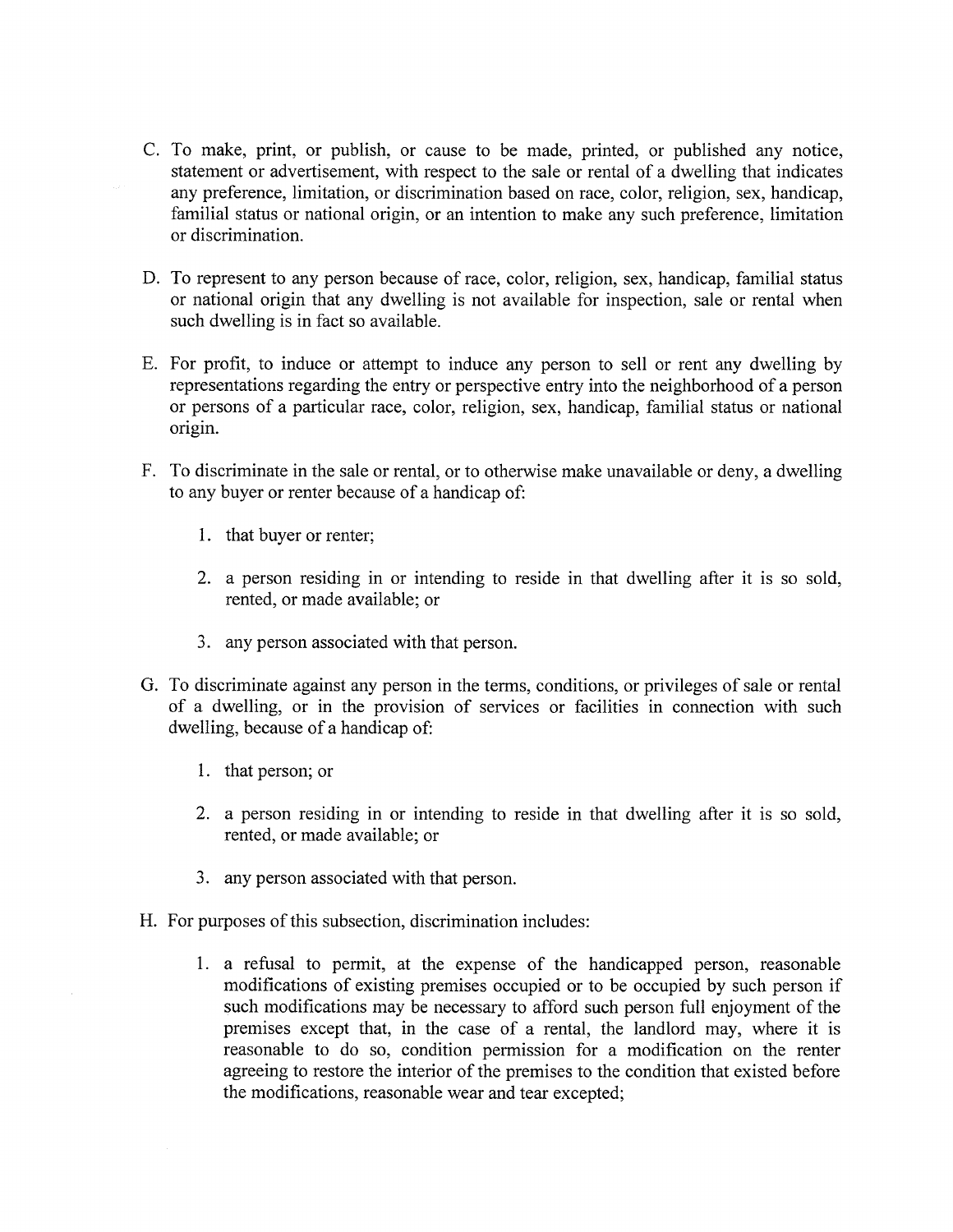- 2**.** a refusal to make reasonable accommodations in rules, policies, practices, or services when such accommodations may be necessary to afford such person equal opportunity to use and enjoy a dwelling; or
- 3. in connection with the design and construction of covered multi-family dwellings for first occupancy after the date that is 30 months after September 13, 1998, a failure to design and construct those dwellings in such a manner that:
	- a. the public use and common use portions of such dwellings are readily accessible to and usable by handicapped persons;
	- b. all the doors designed to allow passage into and within all premises within such dwellings are sufficiently wide to allow passage by handicapped persons in wheelchairs; and
	- c. all premises within such dwellings contain the following features of adaptive design:
		- i. an accessible route into and through the dwelling;
		- ii. light, switches, electrical outlets , thermostats, and other environmental controls in accessible locations;
		- iii. reinforcements in bathrooms such that an individual in a wheelchair can maneuver about the space.

Compliance with the appropriate requirement Americans with Disabilities Act of 1990 and of the American National Standard for Buildings and Facilities providing accessibility an usability for physically handicapped people (commonly cited as  $\Box$ ANSI A117.1") suffices to satisfy the requirements of paragraph  $(3)$  (C)(iii).

Nothing in this subsection requires that a dwelling be made available to an individual whose tenancy would constitute a direct threat to the health of safety of other individuals or whose tenancy would result in substantial physical damage to the property of others.

# *Section 5 Discrimination in Residential Real Estate-Related Transactions*

- *A.* It shall be unlawful for any person or other entity whose business includes engaging in residential real estate-related transactions to discriminate against any person in making available such a transaction, or in the terms or conditions of such a transaction, because ofrace, color, religion, sex, handicap, familial status, or national origin.
- B. As used in this section, the term residential real estate-related transaction means any of the following:
	- 1. The making or purchasing of loans or providing other financial assistance:
		- i. for purchasing, constructing, improving, repairing, or maintaining a dwelling; or
		- ii. secured by residential real estate.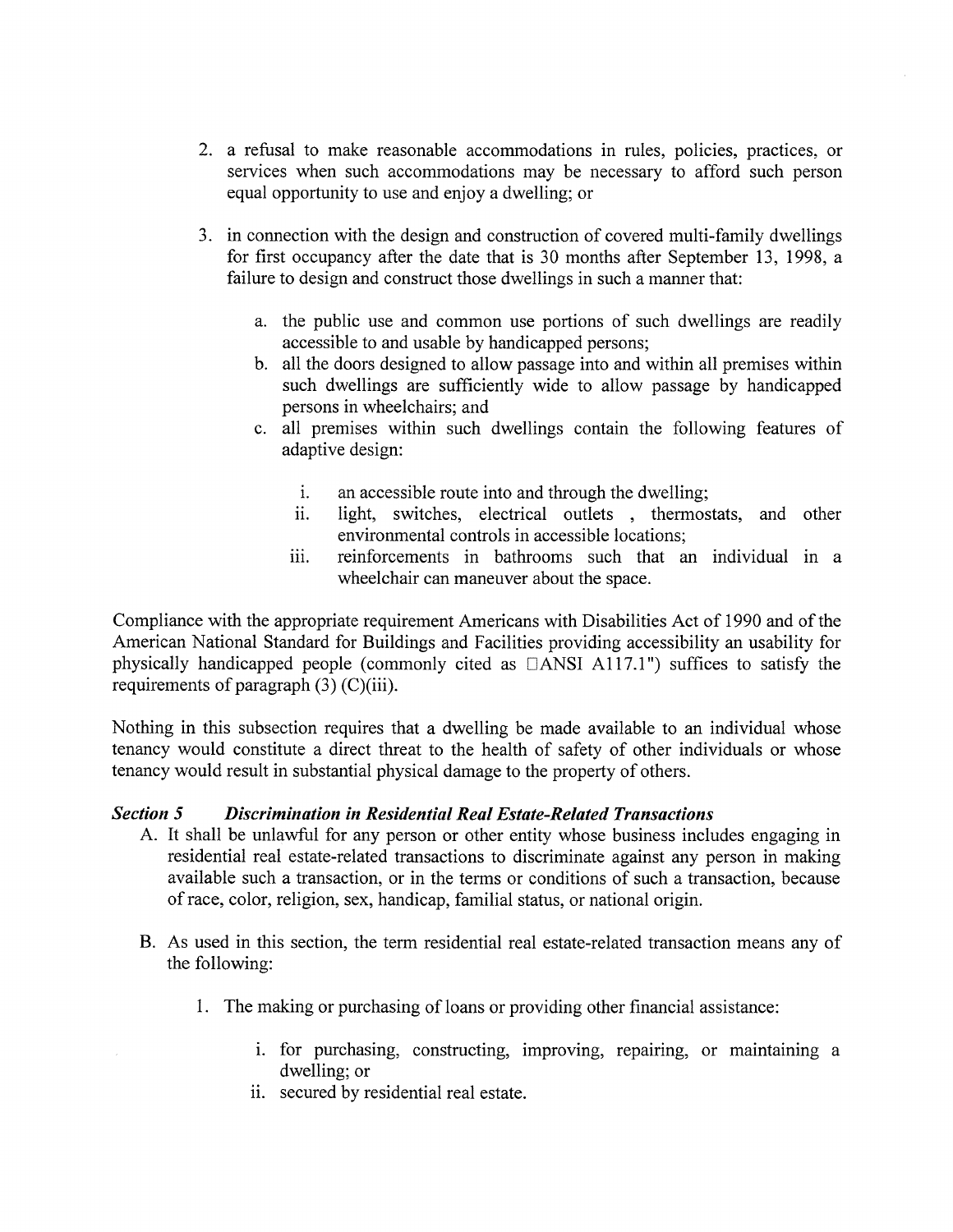- 2. The selling, brokering, or appraising of residential real property.
- C. Nothing in this Ordinance prohibits a person engaged in the business of furnishing appraisals of real property to take into consideration factors other than race, color, religion, national origin, sex, handicap, or familial status.

### *Section* 6 Discrimination in the Provision of Brokerage Service

It shall be unlawful to deny any person access to or membership or participation in any multiplelisting service, real estate brokers' organization or other service, organization, or facility relating to the business of selling or renting dwellings, or to discriminate against him in the terms or conditions of such access, membership, or participation, on account of race, color, religion, sex, handicap, familial status or national origin.

### *Section 7 Interference, Coercion, orIntimidation*

It shall be unlawful to coerce, intimidate, threaten, or interfere with any person in the exercise or enjoyment of, or on account of his having exercised or enjoyed, or on account of his having aided or encouraged any other person in the exercise or enjoyment of, any right granted or protected by sections 3, 4, 5 or 6 of this Ordinance.

### *Section 8 Prevention ofIntimidation in Fair Homing Cases*

Whoever, whether or not acting under code or law, by force or threat of force willfully injures, intimidates or interferes with, or attempts to injure, intimidate or interfere with:

- A. any person because of his race, color, religion, sex, handicap, familial status, or national origin and because he is or has been selling, purchasing, renting, financing, occupying, or contracting or negotiating for the sale, purchase, rental, financing or occupation of any dwelling, or applying for or participating in any service, organization, or facility relating to the business of selling or renting dwellings; or
- B. any person because he is or has been, or in order to intimidate such person or any other person or any class of persons from:
	- 1. participating, without discrimination on account of race, color, religion, sex, handicap, familial status, or national origin, in any of the activities, services, organizations or facilities described in subsection (A); or
	- 2. affording another person or class of persons opportunity or protection so to participate; or
- C. any citizen because he is or has been, or in order to discourage such citizen or any other citizen from lawfully aiding or encouraging other persons to participate, without discrimination on account of race, color, religion, sex, handicap, familial status, or national origin, in any of the activities, services, organizations or facilities described in subsection (A), or participating lawfully in speech or peaceful assembly opposing any denial of the opportunity to participate shall be fined according to local, state and federal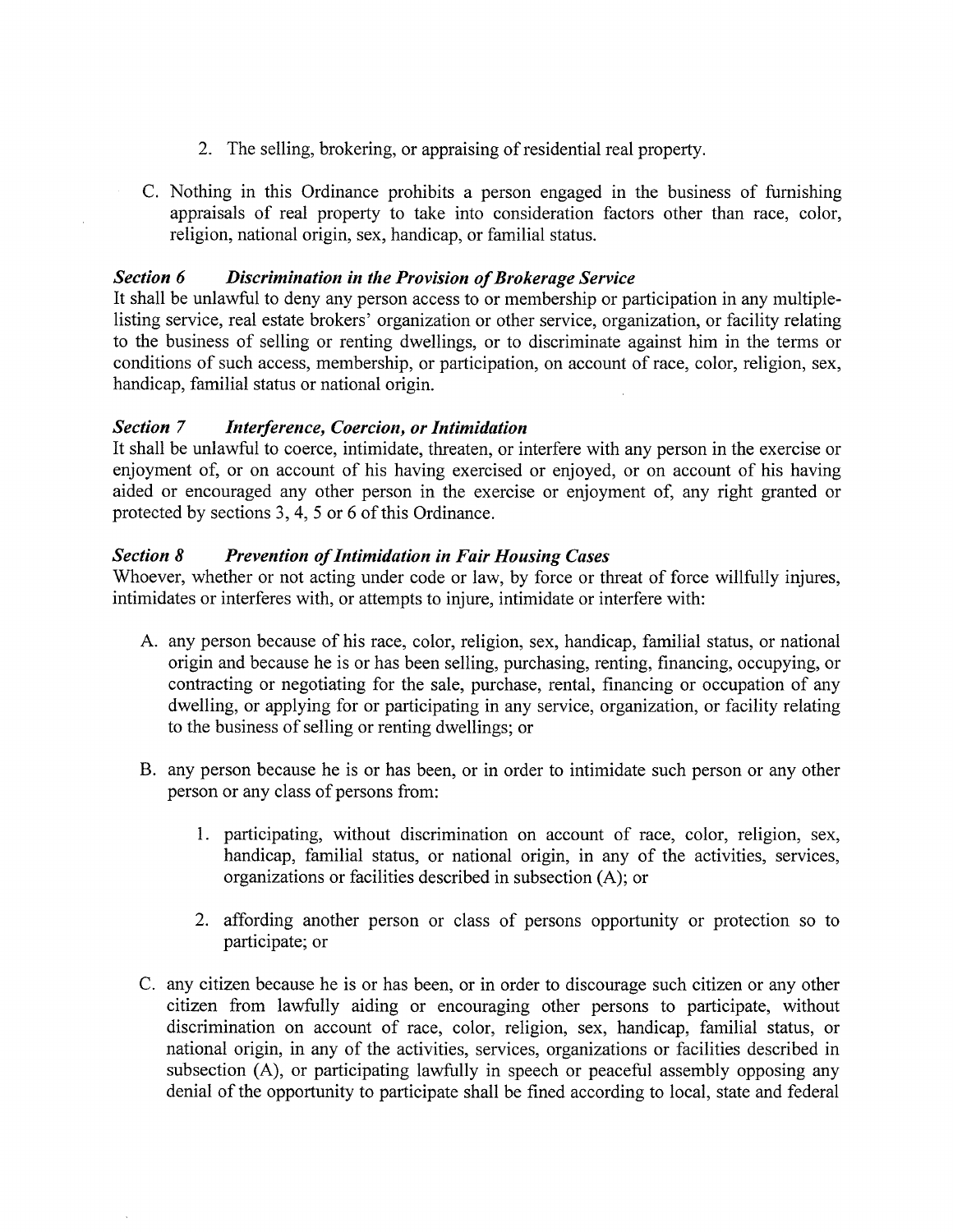law;

# *Section 9 EqualAccess to Housing in HUD Programs*

Pursuant to 24 CFR Part 5.403 and 24 CFR Part 574.3, the definition of "family" is revised to include families regardless of the actual or perceived sexual orientation, gender identity, or marital status of its members.

# *Section 10 Exemptions*

- A. Exemptions defined or set forth under Title 22-9.5-3 et. seq. of Indiana Code shall be exempt from the provisions of this Ordinance to include those activities or organizations set forth under subsections  $(B)$  and  $(C)$  of this Section.
- B. Nothing in this Ordinance shall prohibit a religious organization, association, or society, or any nonprofit institution or organization operated, supervised or controlled by or in conjunction with a religious organization, association, or society, from limiting the sale, rental or occupancy of dwellings which it owns or operates for other than a commercial purpose to persons of the same religion, or from giving preference to such persons, unless membership in such religion is restricted on account of race, color or national origin. Nor shall anything in this Ordinance prohibit a private club not in fact open to the public, which as an incident to its primary purpose or purposes provides lodgings which it owns or operates for other than a commercial purpose, from limiting the rental or occupancy of such lodging to its members or from giving preference to its members.
- C. Nothing in this Ordinance regarding familial status shall apply with respect to housing for older persons.As used in this Section, 'housing for older persons' means housing:
	- 1. provided under any state or federal program that the Secretary of the Federal Department of Housing and Urban Development or the state civil rights commission determines is specifically designed and operated to assist elderly person (as defined in the state or federal program) or;
	- 2. intended for, and solely occupied by, person 62 years of age or older; or
	- 3. intended and operated for occupancy by at least one person 55 years of age or older per unit.

# **Section 11 • Administrative Enforcement of Ordinance**

- A. The authority and responsibility for properly administering this Ordinance and referral of complaints hereunder to the Commissioner as set forth in subsection (B) hereof shall be vested in the Mayor of the City of Charlestown, Indiana.
- B. Notwithstanding the provisions of I.C. 22-9.5-4-8, the City of Charlestovm, Indiana, because of lack of financial and other resources necessary to fully administer enforcement proceedings and possible civil actions under the Ordinance, herein elects to refer all formal complaints of violation of the articles of this Ordinance by complainants to the Indiana Civil Rights Commission for administrative enforcement actions pursuant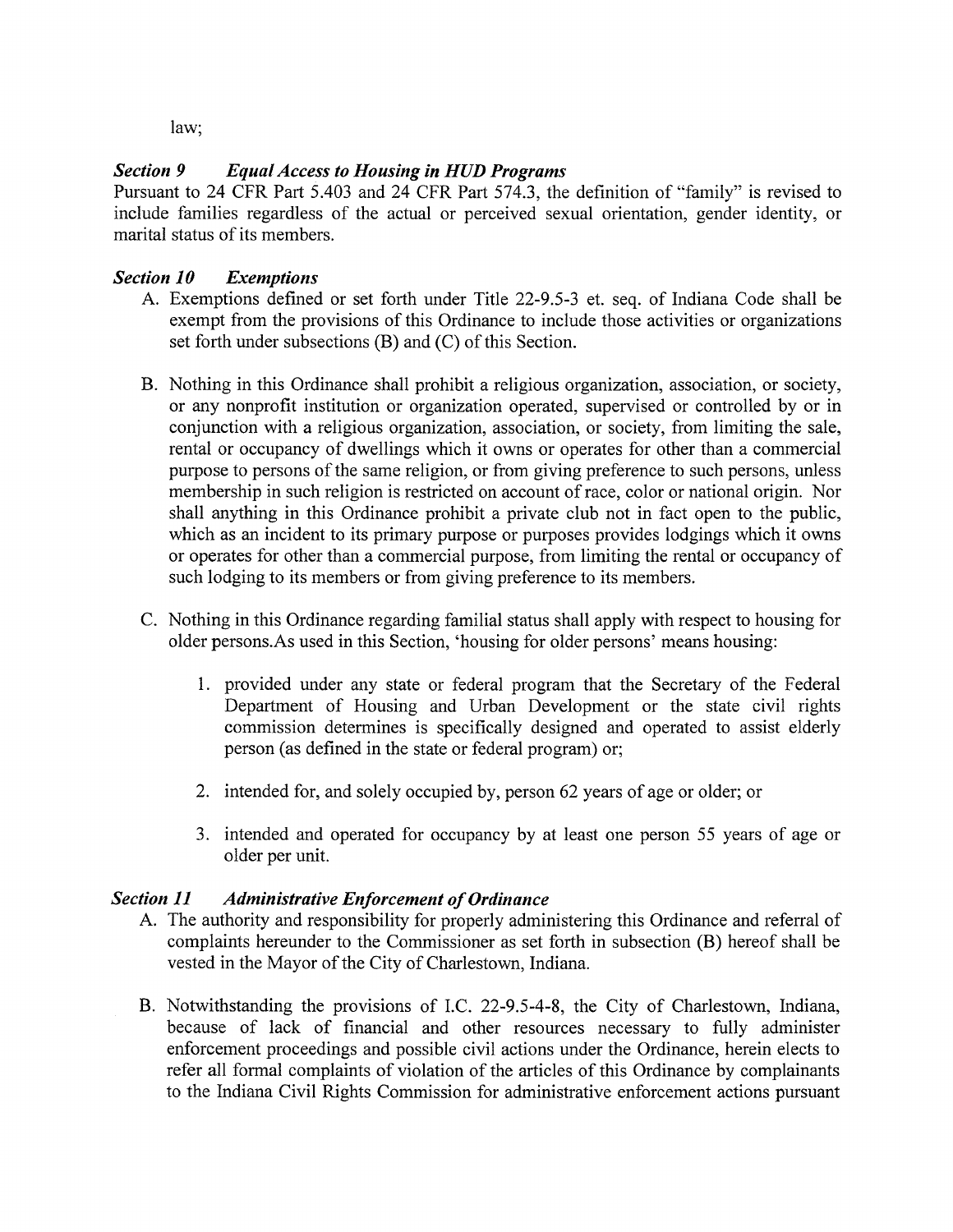to Title 22-9.5-6 of Indiana Code and the Mayor of the City of Charlestown, Indiana, shall refer all said complaints to the Commission as provided for under subsection (A) of this Section to said Commission for purposes of investigation, resolution and appropriate relief as provided for under Title 22-9.5-6 of Indiana Code.

- C. All executive departments and agencies of the City of Charlestown, Indiana shall administer their departments, programs and activities relating to housing and urban development in a manner affirmatively to further the purposes of this Ordinance and shall cooperate with the Mayor and the Commission to further such purposes.
- D. The Mayor of the City of Charlestown, Indiana, or the Mayor's designee, shall provide information on remedies available to any aggrieved person or complainant requesting such information.

### **Section 12 Severability of Provisions**

If any provision of this Ordinance or the application thereof to any person or circumstances shall be determined to be invalid, the remainder of the Ordinance and the application of its provisions to other persons not similarly situated or to other circumstances shall not be affected thereby.